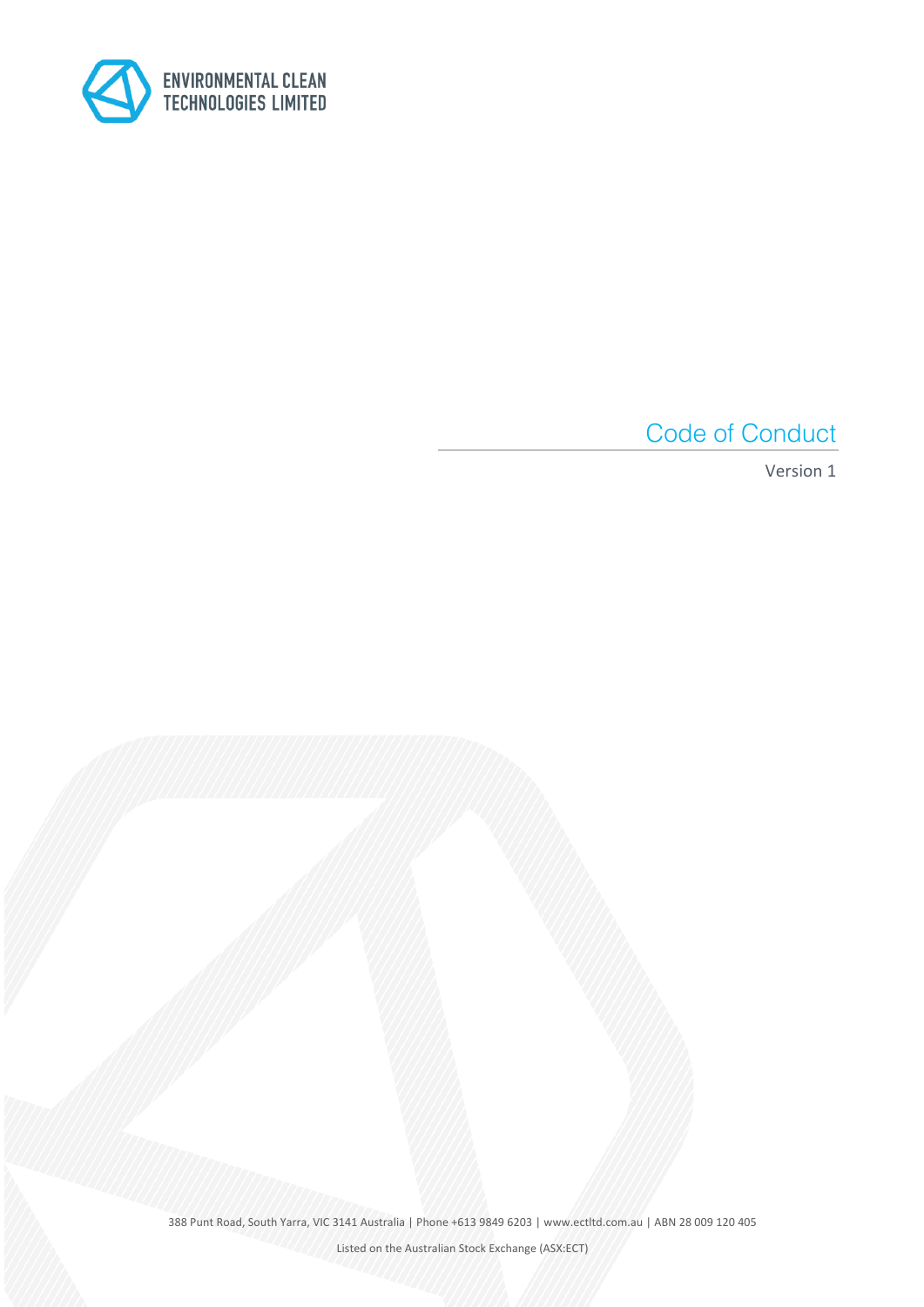# **Table of Contents**

| 1. |      |                                                                          |  |
|----|------|--------------------------------------------------------------------------|--|
| 2. |      |                                                                          |  |
| 3. |      |                                                                          |  |
|    | 3.1. |                                                                          |  |
| 4. |      |                                                                          |  |
|    | 4.1. |                                                                          |  |
|    | 4.2. |                                                                          |  |
|    | 4.3. |                                                                          |  |
|    | 4.4. |                                                                          |  |
| 5. |      |                                                                          |  |
|    | 5.1. |                                                                          |  |
|    | 5.2. | Fair and Reasonable Treatment: Respecting and balancing people's needs 5 |  |
|    | 5.3. |                                                                          |  |
|    | 5.4. |                                                                          |  |
| 6. |      |                                                                          |  |
|    | 6.1. |                                                                          |  |
|    | 6.2. |                                                                          |  |
|    | 6.3. |                                                                          |  |
|    | 6.4. |                                                                          |  |
|    | 6.5. |                                                                          |  |
|    | 6.6. |                                                                          |  |
|    | 6.7. |                                                                          |  |
|    | 6.8. |                                                                          |  |
| 7. |      |                                                                          |  |
|    | 7.1. |                                                                          |  |
|    | 7.2. |                                                                          |  |
|    | 7.3. |                                                                          |  |
|    | 7.4. |                                                                          |  |
|    | 7.5. |                                                                          |  |
|    | 7.6. |                                                                          |  |
| 8. |      |                                                                          |  |
|    | 8.1. |                                                                          |  |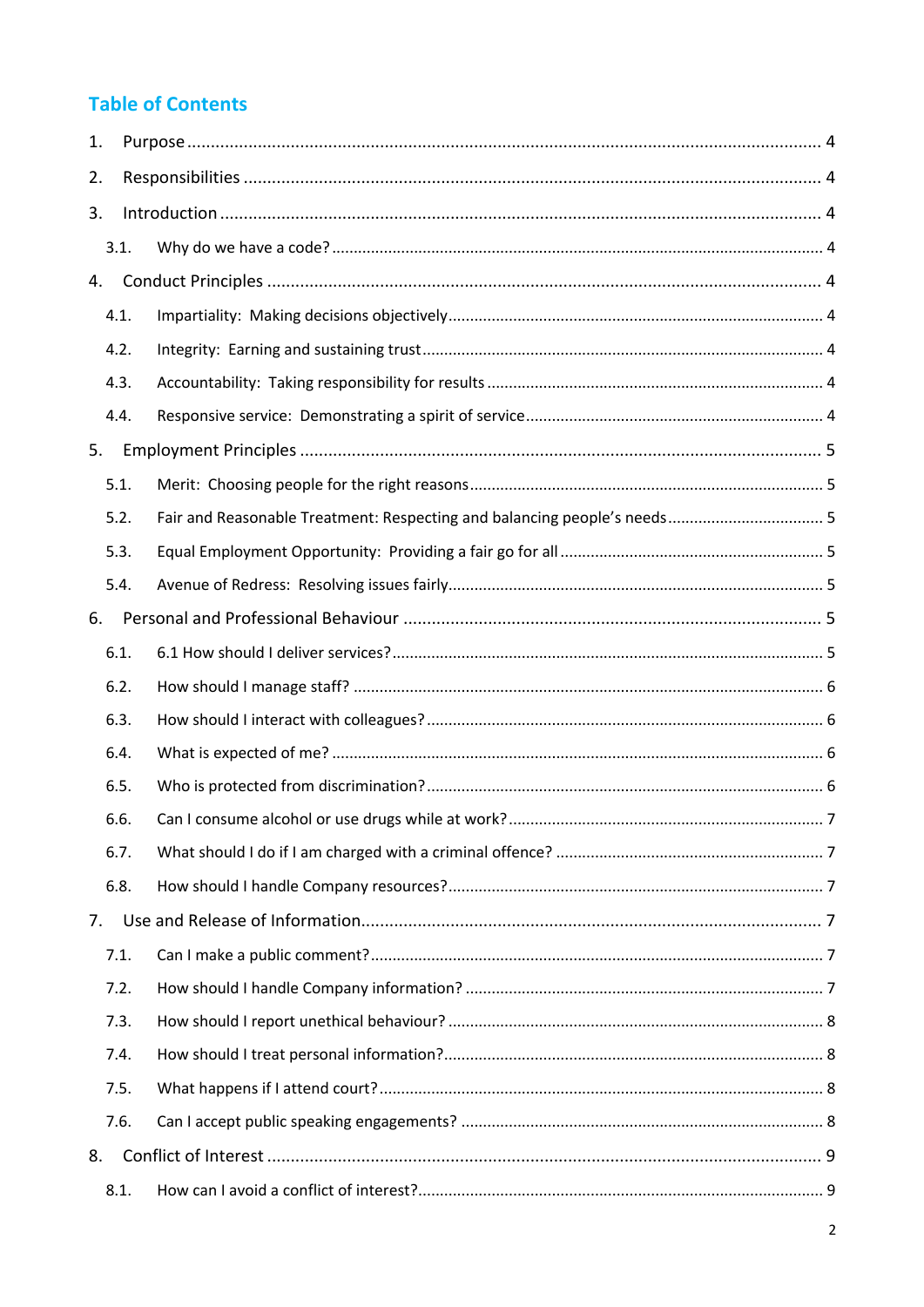| 11. |  |
|-----|--|
|     |  |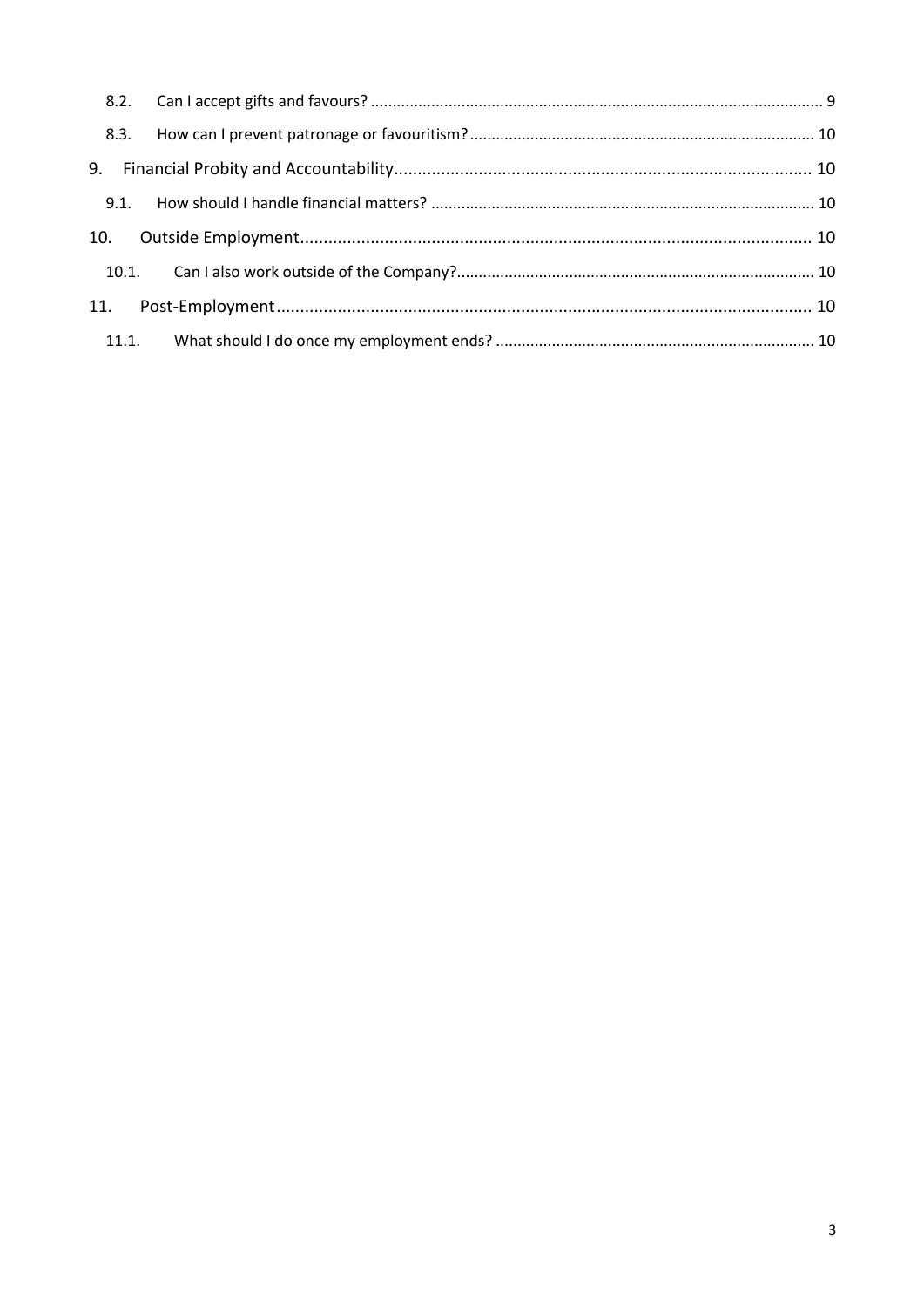# **1. Purpose**

This Policy is designed to maintain high standards of integrity, professionalism, and accountability for Environmental Clean Technology's ("ECT" or "Company") directors and employees.

This document is a public statement of how we conduct our business and how we treat the people we deal with.

# **2. Responsibilities**

The Managing Director is responsible for the implementation and control of the Code of Conduct Policy.

### **3. Introduction**

#### **3.1. Why do we have a code?**

It is applicable to all current and former directors, officers, employees, associates, and contractors (or any relative or dependent of these persons), as well as ECT's suppliers and service providers and other persons who may be aware of Reportable Conduct concerning ECT or any of its directors, officers, associates, employees, or contractors.

# **4. Conduct Principles**

#### **4.1. Impartiality: Making decisions objectively**

Make decisions, advise, and behave in a manner that is free of favouritism, self-interest, and preference. Treat people fairly by objectively considering all relevant facts and implementing Company policy and programs equitably.

### **4.2. Integrity: Earning and sustaining trust**

Maintain trust by being honest, open, and transparent in all dealings. Avoid real or apparent conflicts of interest and report any improper conduct, corruption, fraud, and maladministration at work.

### **4.3. Accountability: Taking responsibility for results**

Work to clear objectives in a transparent manner. Achieve results through the best use of the employer's financial and physical resources and by working effectively with people. Always anticipate and accept the consequences of actions you take or decisions you make.

#### **4.4. Responsive service: Demonstrating a spirit of service**

Provide a relevant and timely service to both internal and external customers. Seek to match services to diverse needs to the greatest extent possible. Value the views of the people you deal with and use these views to improve service quality.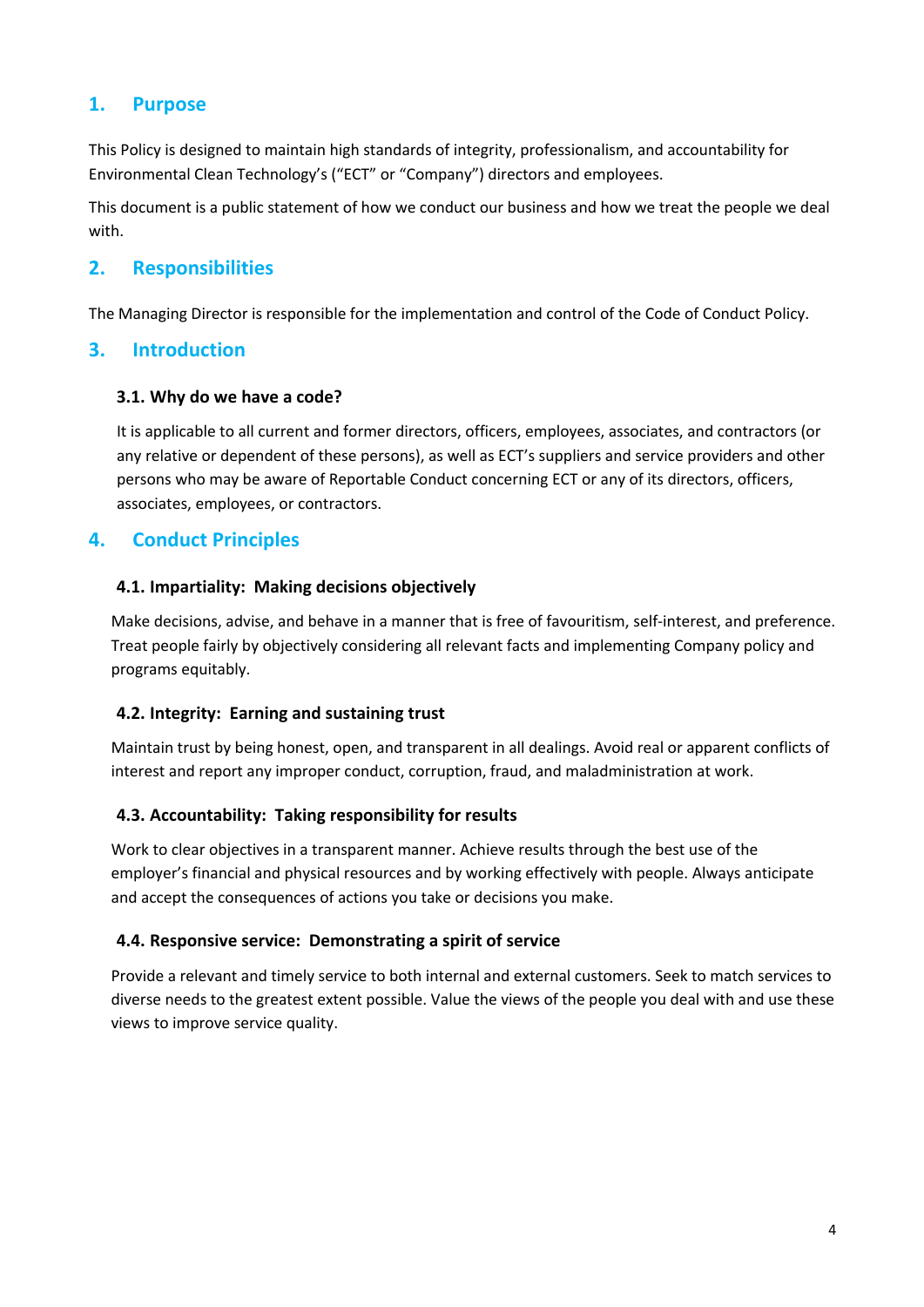# **5. Employment Principles**

#### **5.1. Merit: Choosing people for the right reasons**

Select the applicant who best meets the requirements of the role. Establish and follow selection processes that support a recruitment decision and the identification and objective comparison of all relevant applicant information.

#### **5.2. Fair and Reasonable Treatment: Respecting and balancing people's needs**

Manage employees in a consistent manner that shows respect for human dignity and worth and provides an environment free of intimidation and bullying. Take account of individual differences within the context of operational needs.

#### **5.3. Equal Employment Opportunity: Providing a fair go for all**

Aim to employ a workforce that reflects the diversity of the community by making employment decisions that are free of extraneous considerations such as age, gender, ethnicity, seniority, or affiliation and by providing a workplace that is free from discrimination and harassment.

#### **5.4. Avenue of Redress: Resolving issues fairly**

Provide readily accessible grievance and dispute resolution processes that ensure fairness and give confidence that appropriate action will be taken where a problem is identified. Protect employees from negative consequences as a result of accessing formal redress processes.

Become familiar and act in accord with this code and its principles.

A code of conduct cannot cover every situation. Check whether an industrial agreement or award covers any relevant issues, or a professional code of practice applies to your work. If you are unsure of the appropriate action to take in a particular situation, discuss the matter with your manager or colleagues.

### **6. Personal and Professional Behaviour**

#### **6.1. 6.1 How should I deliver services?**

Achieve value for money and avoid waste and extravagance in the use of resources. If possible, identify improvements to systems and procedures to achieve optimal effectiveness, efficiency, and responsiveness. Consider the economic, environmental, and social impacts when making decisions or providing advice.

Seek feedback from the people you deal with in relation to the services you provide. Explain their entitlements to them clearly and simply and be reasonable yet also consistent in the application of rules and processes.

Employing a contractor will sometimes be the best option for achieving an outcome. When selecting a contractor, conform to any purchasing principles operating at the time including value for money, accountability, risk management, probity, and transparency.

Make sure contractors are aware of your expectations. Monitor their performance against these expectations.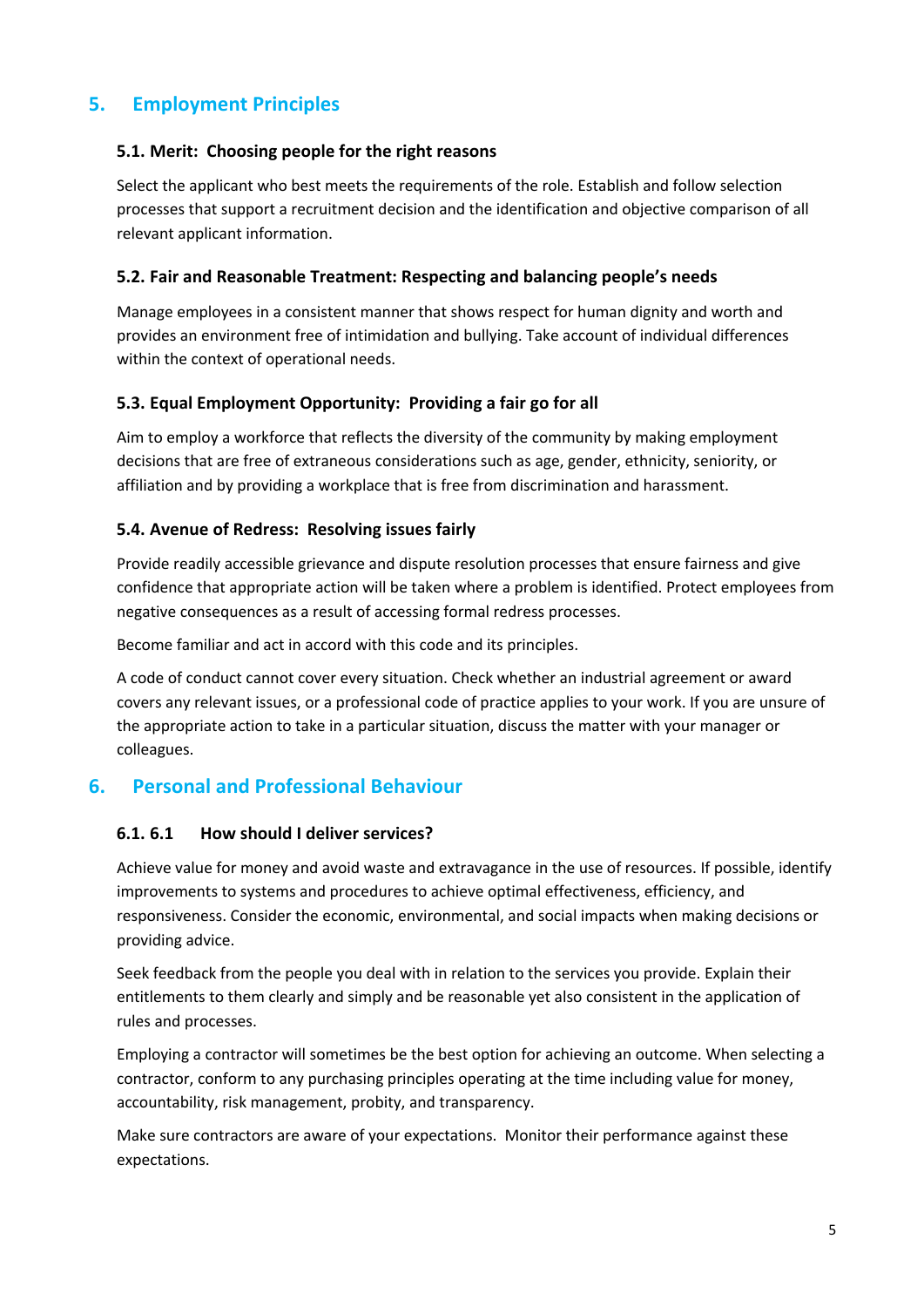### **6.2. How should I manage staff?**

Provide a safe, encouraging, and supportive work environment that recognises and values staff diversity, abilities, and contributions. Give staff a clear sense of direction and purpose and model the behaviours you expect of them.

Set realistic goals, timelines, and workloads, and provide adequate resources to complete work. Trust staff to manage their work autonomously but also provide them with support when needed. Address any performance issues directly and confidentially with the staff member concerned.

Treat staff fairly when assessing performance and providing development opportunities. Consult genuinely with them on any proposed changes to the workplace that affect them and adhere to industrial and legal obligations.

Understand and respond to staff's legitimate needs and concerns. Encourage work arrangements that enable them to achieve a work-life balance.

### **6.3. How should I interact with colleagues?**

Work co-operatively with colleagues, support and learn from each other and accept differences in personal style.

Respect, and seek, when necessary, the professional opinions of colleagues in their area of competence and acknowledge their contribution.

### **6.4. What is expected of me?**

Treat all people with whom you have contact in the course of your work fairly, and with courtesy and sensitivity. Be open, honest, and transparent when making decisions or providing any advice or service. Provide information to which a person is entitled, promptly and in an easily understood form. Make sure it is accurate, complete, and up to date.

Perform your duties diligently, impartially, and responsively, to the best of your ability. Wherever possible be absent from work only with the prior agreement of your manager. Inform your manager of any unexpected absences as soon as possible.

Observe relevant occupational health and safety requirements, and act to remove or bring to the attention of your manager any situation, which is, or may be, a health or safety hazard.

### **6.5. Who is protected from discrimination?**

Victorian and Commonwealth Equal Employment Opportunity and anti-discrimination legislation protect people from discrimination on the grounds of their sex; gender identity; sexual orientation; lawful sexual activity; marital, parental or carer status; pregnancy; breastfeeding; age; physical features; impairment; race; political or religious belief or activity; and industrial activity.

You must not discriminate against, harass, or bully anyone, particularly those people over whom you have authority or those who are vulnerable. Material that is fraudulent, harassing, embarrassing, sexually explicit, profane, obscene, intimidating, defamatory or otherwise unlawful or inappropriate must not be sent by email or other forms of electronic communication or displayed or stored on computer.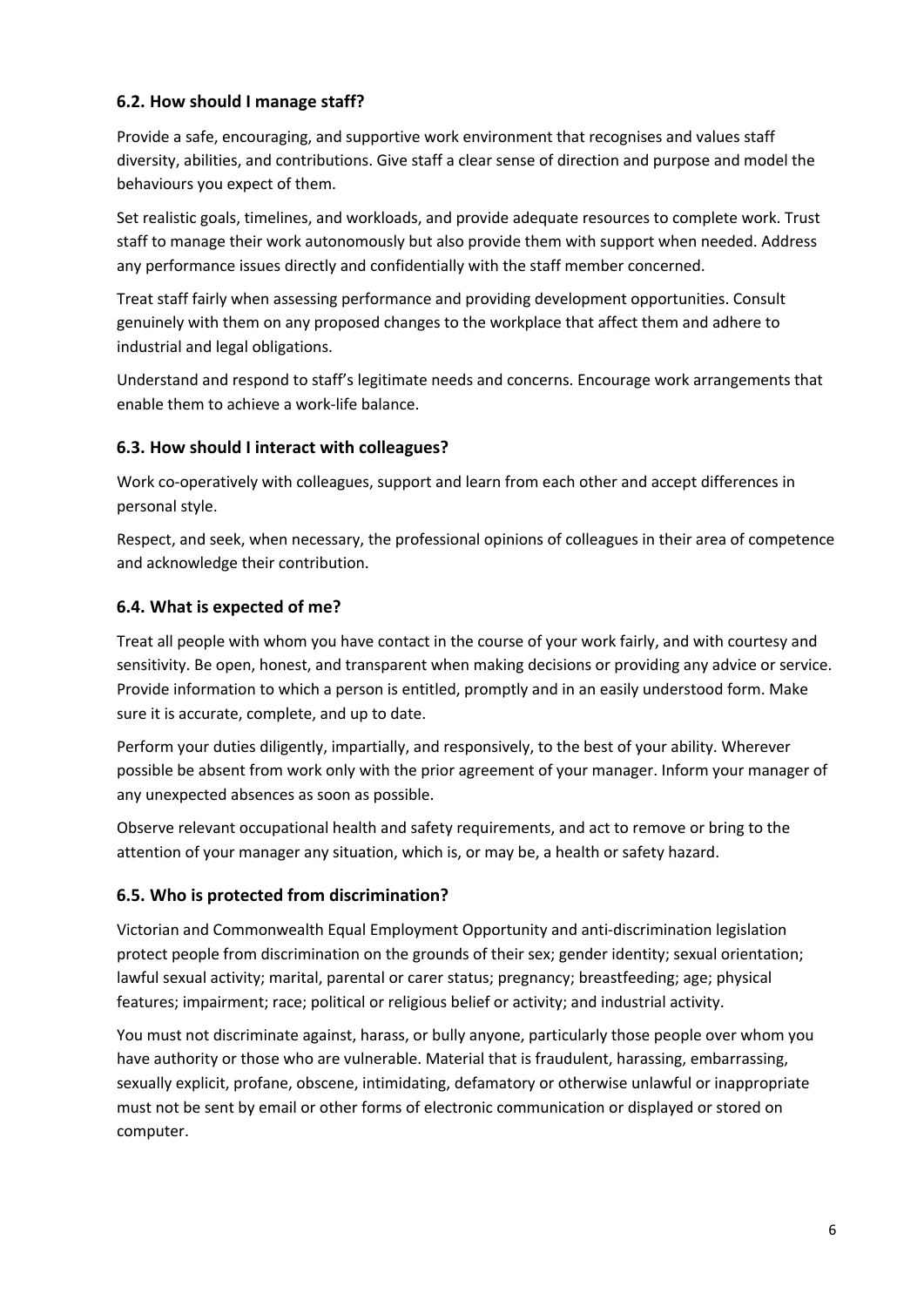### **6.6. Can I consume alcohol or use drugs while at work?**

No. Alcohol, drugs or other substances must not adversely affect your work performance or conduct while at work. This includes behaviour at work related functions where alcohol is served. Minimal levels of alcohol may be consumed when attending a work-related function off-site during business hours.

### **6.7. What should I do if I am charged with a criminal offence?**

Immediately inform your manager if you are charged with a criminal offence punishable by imprisonment or, if found guilty, would significantly affect your ability to perform your work; for example, a charge of drink driving if you drive a vehicle in the normal course of your work.

### **6.8. How should I handle Company resources?**

Use your employer's facilities and equipment including computers, email, internet access and mobile phones for Company purposes only, unless your employer has given you permission for limited private use. This private use may have been granted to enable you to better manage the balance between your work and private commitments. These resources are not permitted to be used for the benefit of any other business.

There are several types of intellectual property including copyright, patents, trademarks, trade secrets and design rights. Copyright covers the expression of ideas such as in writing, music, and pictures. Your employer retains the copyright of work produced by you during your employment. You retain the copyright of the work only if approved by your employer, or if you can demonstrate that you did not use your employer's time, name, information, or resources in producing the work.

# **7. Use and Release of Information**

# **7.1. Can I make a public comment?**

Public comment includes public speaking engagements, comments on radio and television and expressing views in letters to the newspapers or in books, journals, the internet, or other notices where it might be expected that the publication or circulation of the comment would spread to the community at large.

As a member of the community, you have the right to make public comment and enter into public debate on political and social issues. However, you are not permitted to make any public comments in relation to your employer unless you have express permission from the Managing Director (for employees) or the Chairman of the Board (for directors). These include circumstances where the implication that the public comment, although made in a private capacity, is in some way a comment on Company policy.

# **7.2. How should I handle Company information?**

You must not use or communicate Company information for other than Company purposes without the Managing Director's permission. This includes providing information to the media. You must not take improper advantage of any information, including price sensitive information, gained in the course of your employment.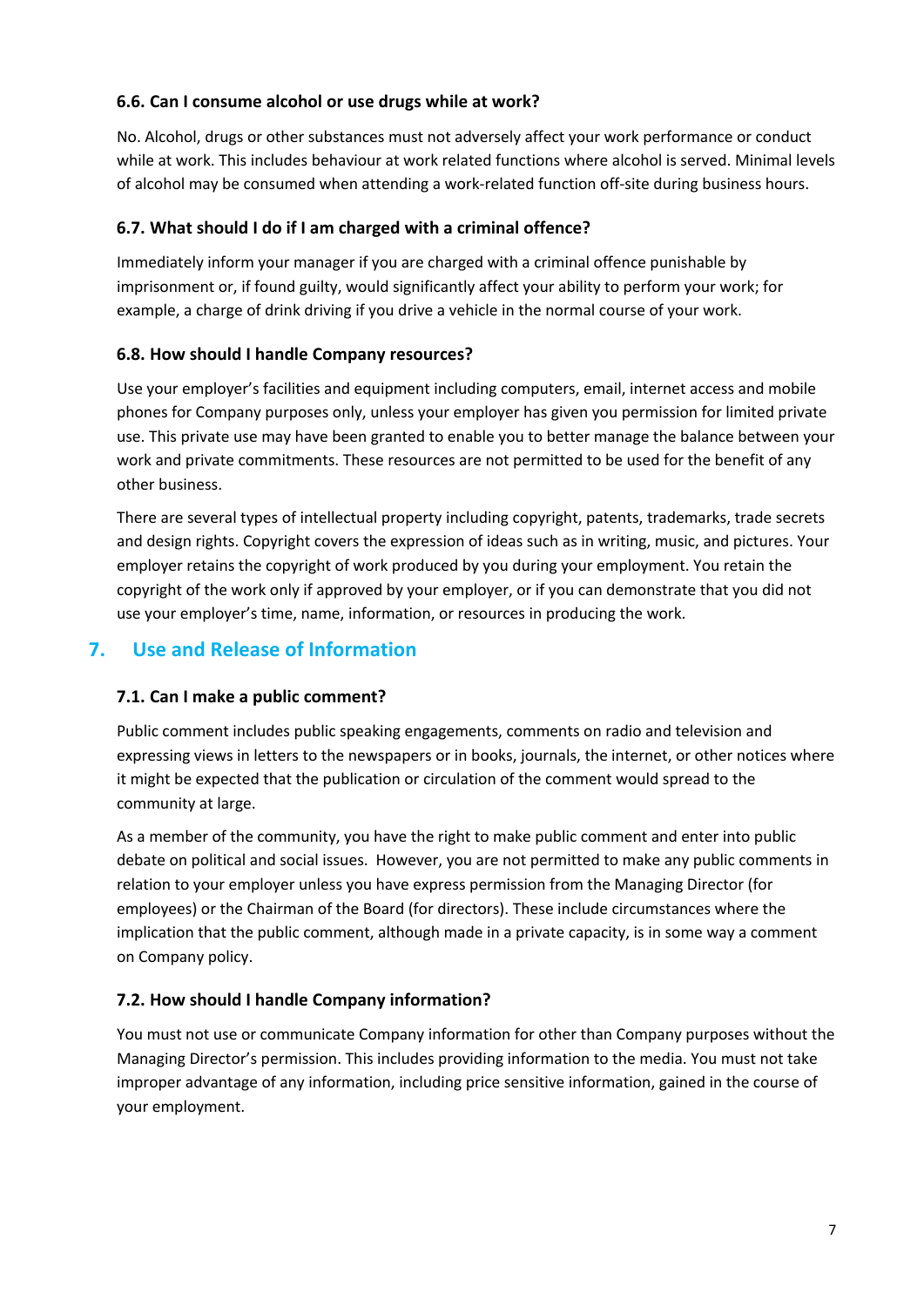Only disclose other Company information or documents acquired in the course of your employment when required to do so by law, in the course of performing your duties, when called to give evidence in court, or when proper authority has been given.

In such cases your comments should be confined to factual information and should not express personal opinion on Company policy or practice.

Act and advise with honesty and integrity in all aspects of your duties. If you believe an aspect of Company policy or administration may have unforeseen consequences or otherwise requires review, then bring it to the attention of your manager.

# **7.3. How should I report unethical behaviour?**

Comply promptly with all lawful and reasonable directions you are given. If you have grounds for complaint arising out of such directions, whether ethical or otherwise, you should discuss and attempt to resolve the matter with the Company's Integrity Officer. You must continue to carry out any lawful and reasonable directions that you may be given until the matter is resolved.

Report any unethical behaviour or wrongdoing by any other director or employee to the Managing Director or the Integrity Officer. This may include behaviour that you believe violates any law, rule or regulation or represents corrupt conduct, substantial mismanagement of resources, or is a danger to health or safety or to the environment. Such reporting is sometimes called 'whistleblowing' and is facilitated under whistleblower protection legislation.

You will be protected against reprisals for reporting unethical behaviour or wrongdoing providing that your claim is based on a reasonable belief, and you have reported the matter to the appropriate person. This person will be identified in procedures established by your employer under whistleblower protection legislation.

### **7.4. How should I treat personal information?**

Respect privacy and become familiar with the Information Privacy Principles in the Information Privacy Act 2000. Collect, use, and disclose only personal information that is necessary for the performance of your work or required by law. For sensitive information such as racial or ethnic origin, political views, religious beliefs, sexual preferences, or criminal record, first seek the consent of the individuals concerned. Make sure that the information is accurate, complete, and up to date.

Take reasonable steps to protect personal information from misuse and loss, and from unauthorised access, modification, or disclosure. If collecting personal information is part of your duties, advise people that they have a right to access their personal information and seek corrections to it.

### **7.5. What happens if I attend court?**

You may be summonsed, subpoenaed, or called as a witness or juror at a court of law or any legally constituted inquiry. Immediately advise your manager and, unless otherwise exempted, attend the court or inquiry as specified.

### **7.6. Can I accept public speaking engagements?**

Obtain the prior approval of the Managing Director (for employees) or the Chairman (for directors) before addressing or chairing professional conferences or other public events in your capacity as an employee or director. Be professional, apolitical, and objective.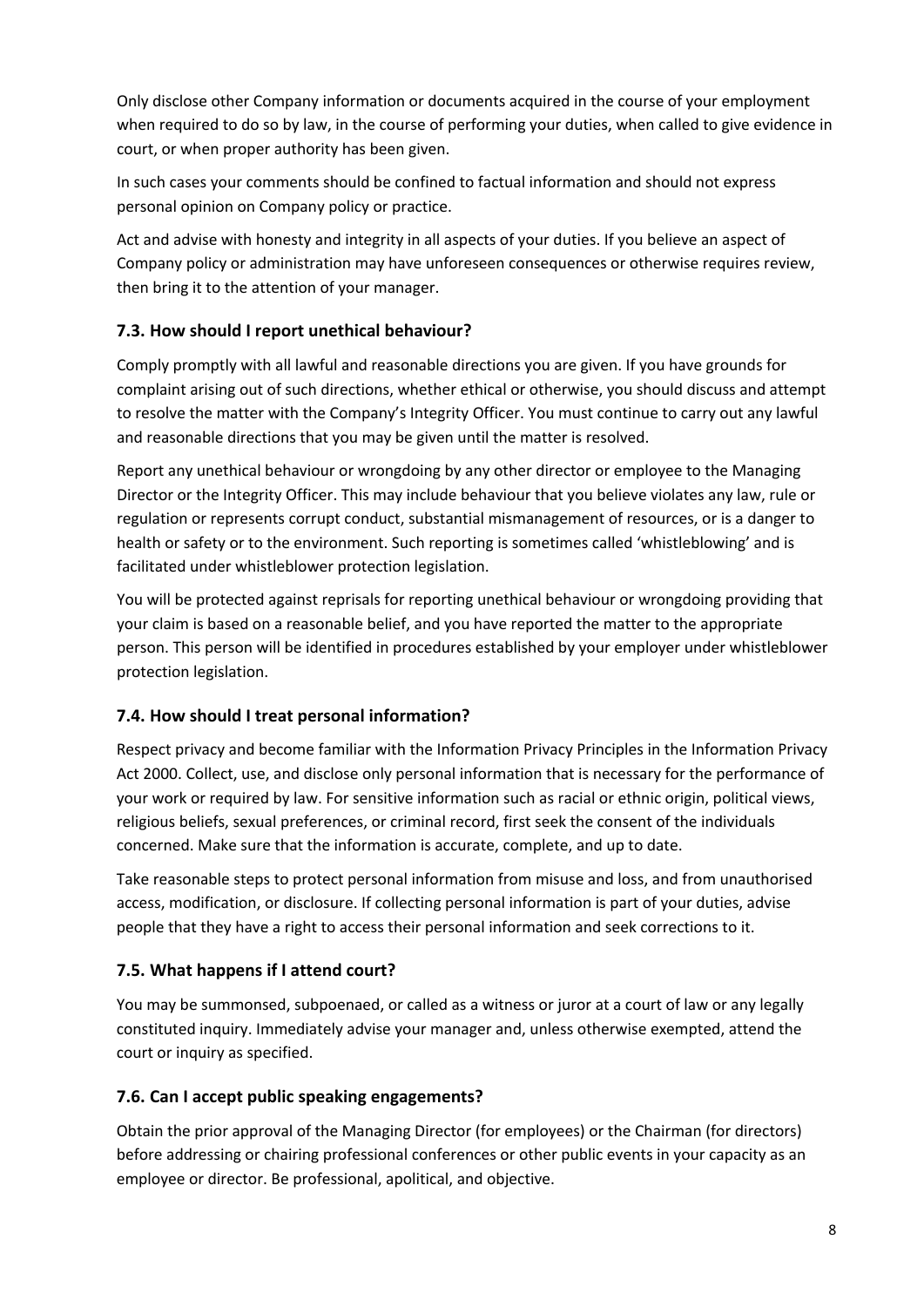Pay any fee received for any public speaking engagement undertaken in your professional capacity to your employer unless you have been specifically exempted from doing so in writing.

# **8. Conflict of Interest**

### **8.1. How can I avoid a conflict of interest?**

Sometimes you may find that your personal interests make it difficult for you to perform your duties impartially. This may happen when there is a reasonable perception that you, your family or close associates could benefit personally from decisions that you take at work. However, where a conflict of interests occurs it should always be resolved in favour of the Company's interest rather than your own.

A declaration of private interests is required of directors of the Company and any subsidiaries and the Company Secretary and any employee holding a financial delegation in excess of \$10,000. An employee may also be required to provide a declaration where that employee is engaged in a role where there is potential for a conflict of interest to arise. These declarations should be made upon appointment and updated at each board meeting for directors and officers, and whenever circumstances change for other employees.

Disclose potential conflicts of interest to management when dealing with matters that may impact relatives, close friends, or acquaintances from business dealings prior to becoming an employee or director of ECT Limited.

Don't buy or sell shares in any company at a time when you possess price sensitive information that could, if publicly disclosed, affect the value of such shares.

It is not possible to define all potential areas of conflict of interest and if you are in doubt as to whether a conflict exists, raise this with an appropriate person e.g., the Company Secretary. In some circumstances, the appearance of a conflict of interest could itself jeopardise your integrity. You should not be involved in any decision-making processes where you may be compromised.

# **8.2. Can I accept gifts and favours?**

You should not seek or accept favours or gifts for services performed in connection with your duties. Included in this category are gifts in kind, such as free accommodation. travel or entertainment whether for you or members of your family. The general principle to be followed is that you should not seek or accept favours or gifts from anyone who could benefit by influencing you. Please refer to the Gifts, Benefits, Bribery and Hospitality Policy for instances where minor gifts may be accepted.

Immediately report to your line manager (or Managing Director if you don't have a line manager), then Company Secretary any circumstances where an offer of a benefit or gift is made, regardless of whether it is accepted or not, if you feel that such circumstances involve an attempt to induce favoured treatment.

Where a gift is given without your prior knowledge or consent or where a gift is given as a token of appreciation, inform your line manager (or Managing Director if you don't have a line manager), then the Company Secretary.

Organisations vary in their policies on accepting gifts and benefits depending on the nature of their business. It is expected, however, that token gifts in the nature of souvenirs, mementos or symbolic items of low material value may be accepted.